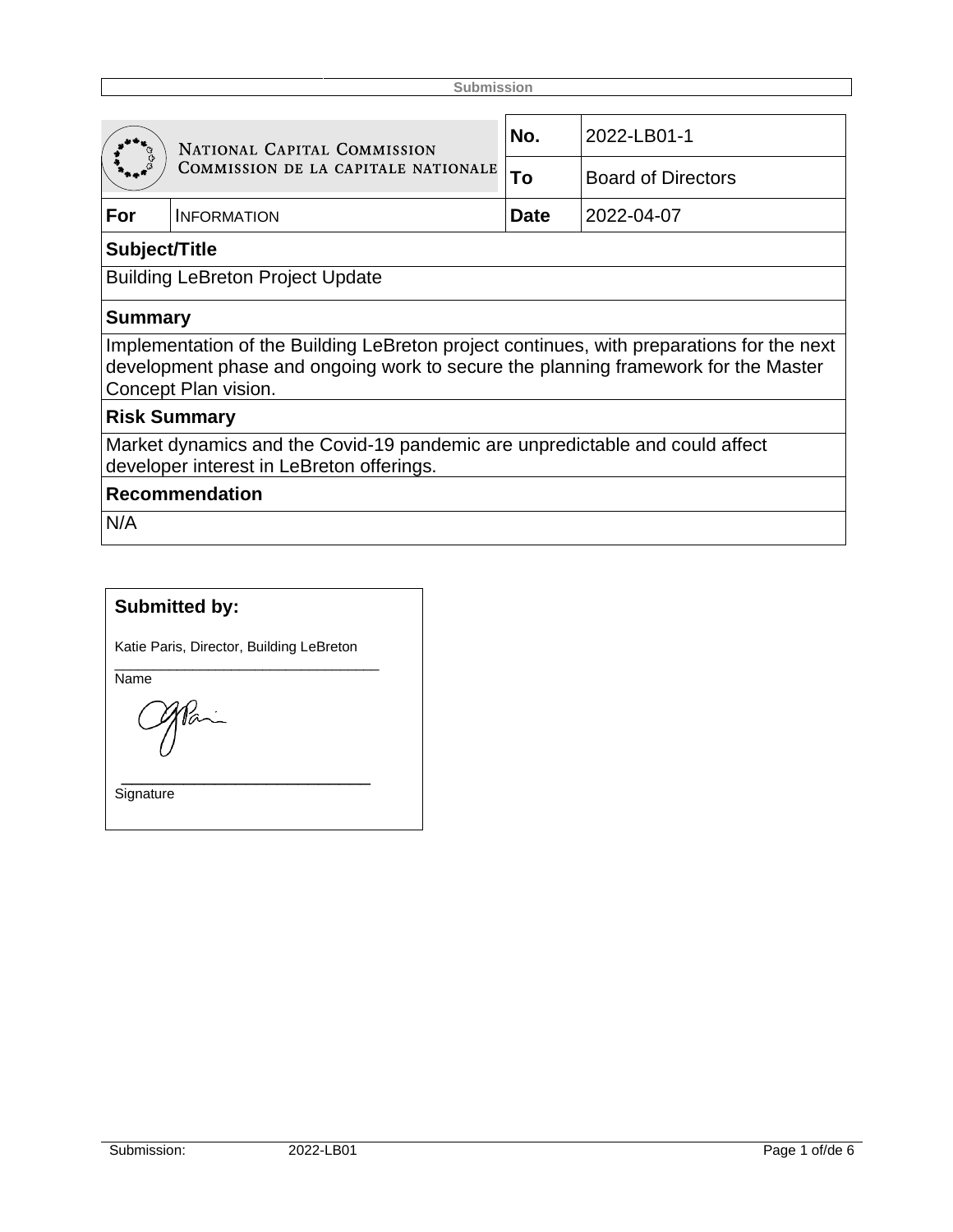### **1. Strategic Priorities**

- **NCC Corporate Plan (2022-2023 to 2026-2027)**
	- o Priority 2: Plan, rehabilitate and revitalize key assets and transportation networks in the National Capital Region.
- **The Plan for Canada's Capital, 2017 to 2067**:
	- o The NCC will guide the redevelopment of LeBreton Flats as the nucleus of a revitalized district in the Capital.
	- o The NCC will help to strengthen Algonquin Anishinabeg cultural traditions through placemaking and partnerships that bring Algonquins to the forefront of life in Canada's thriving and connected capital.
- **Canada's Capital Core Area Sector Plan (2005)**:
	- $\circ$  New mixed-use developments restore and reconnect the urban fabric in LeBreton Flats, in new residential and institutional projects on central sites.
	- o Provide enhanced public access to, and use, appreciation and enjoyment of, the Ottawa River by providing more riverside facilities, services and activities in a manner consistent with the River's natural, cultural and historic character.
	- $\circ$  Celebrate the Area's industrial, aboriginal and natural heritage, establish a link between the downtowns of Ottawa and Gatineau, and develop a mix of uses, programs and open spaces that create a unique public experience.
- **LeBreton Flats Master Concept Plan (2021):**
	- o A long-term vision for a mixed-use community that will restore LeBreton Flats as a place of national and local pride, featuring destination uses along with amenities to support the local community.

### **2. Authority**

Section 10(1) of the National Capital Act.

## **3. Context**

#### *Request for Expressions of Interest: Major Attractions*

The Request for Expressions of Interest (REI) closed on February 28, 2022. The NCC is in the process of evaluating submissions for one or both of the following sites targeted for potential major attractions (see Appendix A):

- Major events centre parcel (Parcel A2-4): 2.56 hectares (6.32 acres)
- LeBreton Place (Parcel AD1): 0.5 hectares (1.2 acres)

The process will remain confidential until a successful proponent is announced, or until the NCC announces further competitive processes. At any time, the NCC retains the ability to cancel the process, restart the process, launch subsequent processes or enter into negotiations for either or both parcels, separately or together, with any party or parties. The preferred approach provides for an exclusive, interim agreement or letter of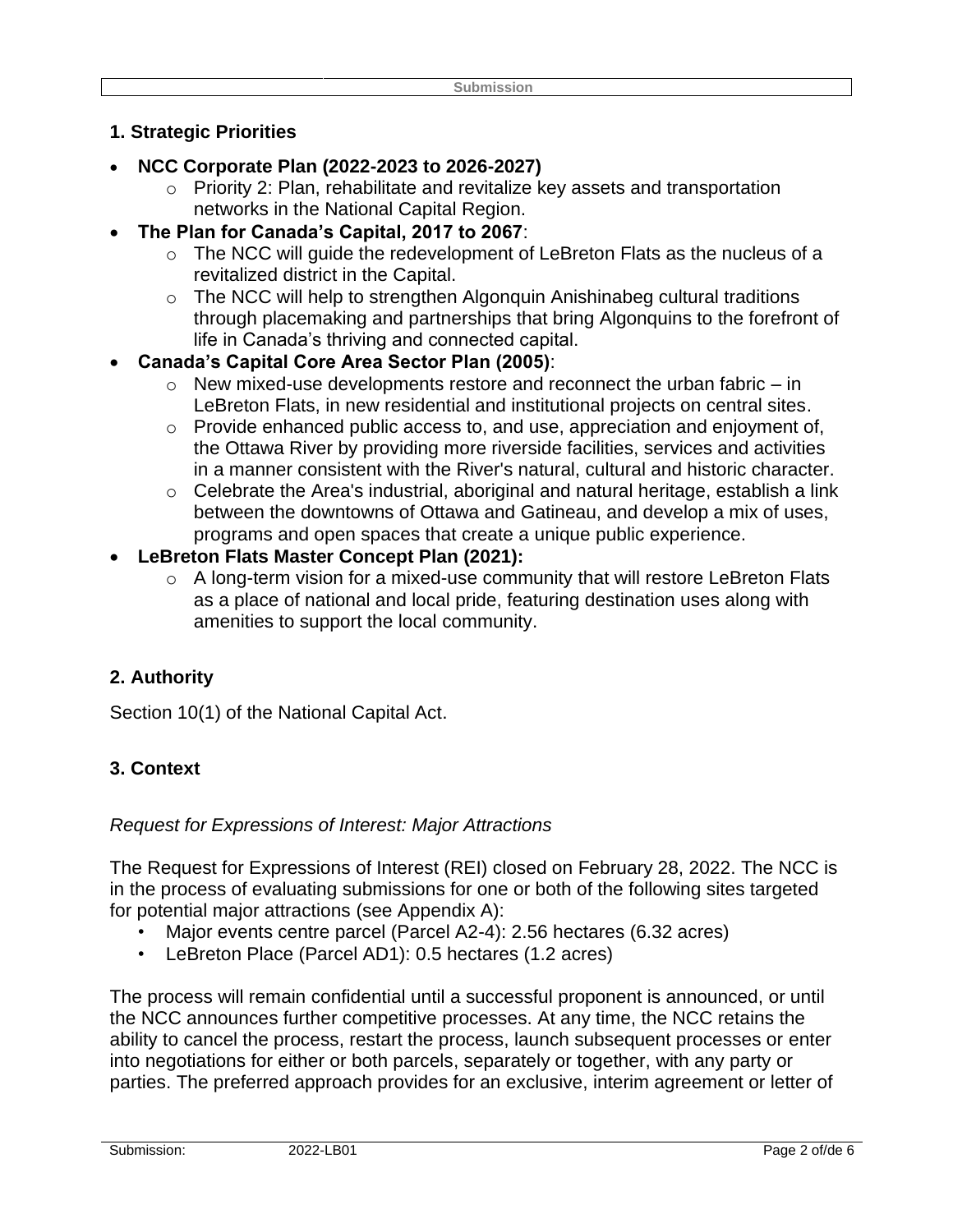intent that would allow the NCC to work confidentially either with one proponent for both parcels, or with independent parties on each of the two parcels separately. Following that, the NCC could extend the agreement, enter into a lease agreement or terminate the process. The ultimate intent is to offer the land on a long-term ground lease to a proponent that would design, build, own and maintain the attraction facilities.

## *Flats Phase Development*

The project team is preparing for a May 2022 launch of the next development phase of the Building LeBreton project: the Flats Phase. The objective established for the Flats Phase is to deliver the land offering under a land-lease partnership model. This model will involve seeking a developer proponent who will build the required local infrastructure and deliver on the targets outlined in the LeBreton Flats Master Concept Plan (MCP) as part of a development concept for up to four parcels within the Flats District (refer to Appendix A for the Parcel Identification Map:

- Base offering: Parcels F1 and F8 (0.78 ha)
- Optional parcels: Parcel F2 (0.37 ha) and/or F3 (0.48 ha)

## *Master Concept Plan Implementation*

In addition to the Library Parcel development process and the pathway construction, implementation of other elements of the MCP is underway, including:

- Creation of a signage and visual identity project, including the potential for collaboration with the Algonquin Nation, artists and other partners.
- Exploration of options for animating the new LeBreton Flats pathway "slow zone" area in the warmer months.
- Initiation of archeological work on-site in the next year with the hiring of a dedicated archeologist.
- Development of a Community Energy Plan has identified district energy and infrastructure needs to ensure that LeBreton Flats will become a net zero carbon community.

The project team is also preparing to work with the City of Ottawa to finalize Official Plan (OP) polices to implement the MCP. The City's new OP, which was approved by City Council in late 2021, implements the majority of the MCP policies. As indicated in the new OP (Volume 2A, Chapter 4: Pimisi Station and LeBreton Flats District, Section 10.2- 4), the NCC may submit an Official Plan amendment to address the future extension of Preston Street between Albert Street and Wellington Street, which is proposed as a pedestrian-cycling connection in the MCP. The project team expects to submit the Preston OP amendment request along with a Transportation Impact Analysis in Spring 2022. The application would subsequently be considered by City staff, committee and Council.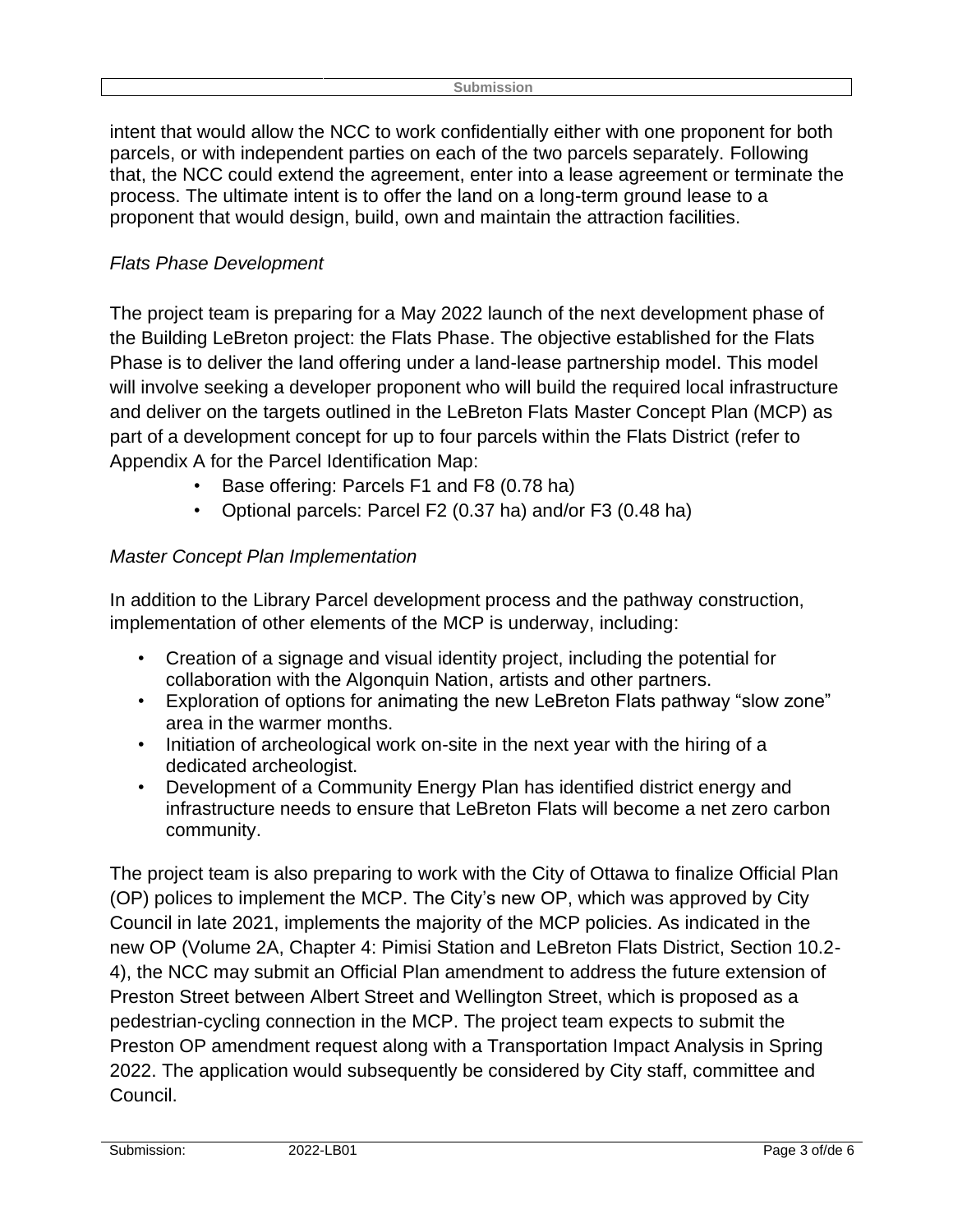## **4. Options Analysis**

#### *Request for Expressions of Interest: Major Attractions*

Beginning the process of defining the potential major attractions/destination uses early in the overall implementation of the Building LeBreton project will allow time for the development of a preferred proposal/s and negotiations with the proponent/s. Defining destination anchor/s will enable better integration of the destination facility into LeBreton Flats and ensure compatibility with future adjacent development.

#### *Flats Phase Development*

Proceeding with the next development phase of the Building LeBreton project is aligned with the project guiding principle "Make it Happen" and will build on the momentum of the Library Parcel phase.

#### **5. Financial Details**

N/A

### **6. Opportunities and Expected Results**

N/A

### **7. Risks and Mitigation Measures**

| <b>Risk</b>                                                                                                                                | Likelihood    | Impact | <b>Mitigation</b>                                                                                                                                                                                                                                                                                                               |
|--------------------------------------------------------------------------------------------------------------------------------------------|---------------|--------|---------------------------------------------------------------------------------------------------------------------------------------------------------------------------------------------------------------------------------------------------------------------------------------------------------------------------------|
|                                                                                                                                            | L/M/H         | L/M/H  |                                                                                                                                                                                                                                                                                                                                 |
| Timeline and potential<br>financial impacts of the Covid-<br>19 pandemic.                                                                  | High          | High   | The phased implementation<br>approach allows for flexibility<br>to respond to changing<br>contexts. Ongoing market<br>analysis will support a<br>procurement approach that<br>allows the NCC to leverage<br>land value to achieve benefits,<br>ie. creation of public realm,<br>without relying on external<br>funding sources. |
| Market dynamics can change<br>significantly over the course of<br>the implementation, affecting<br>the financial viability of the<br>plan. | <b>Medium</b> | Medium | By keeping control over the<br>implementation and phasing<br>plan, the NCC has the ability<br>to react to and mitigate<br>variations in the market<br>outlook. Ongoing monitoring of                                                                                                                                            |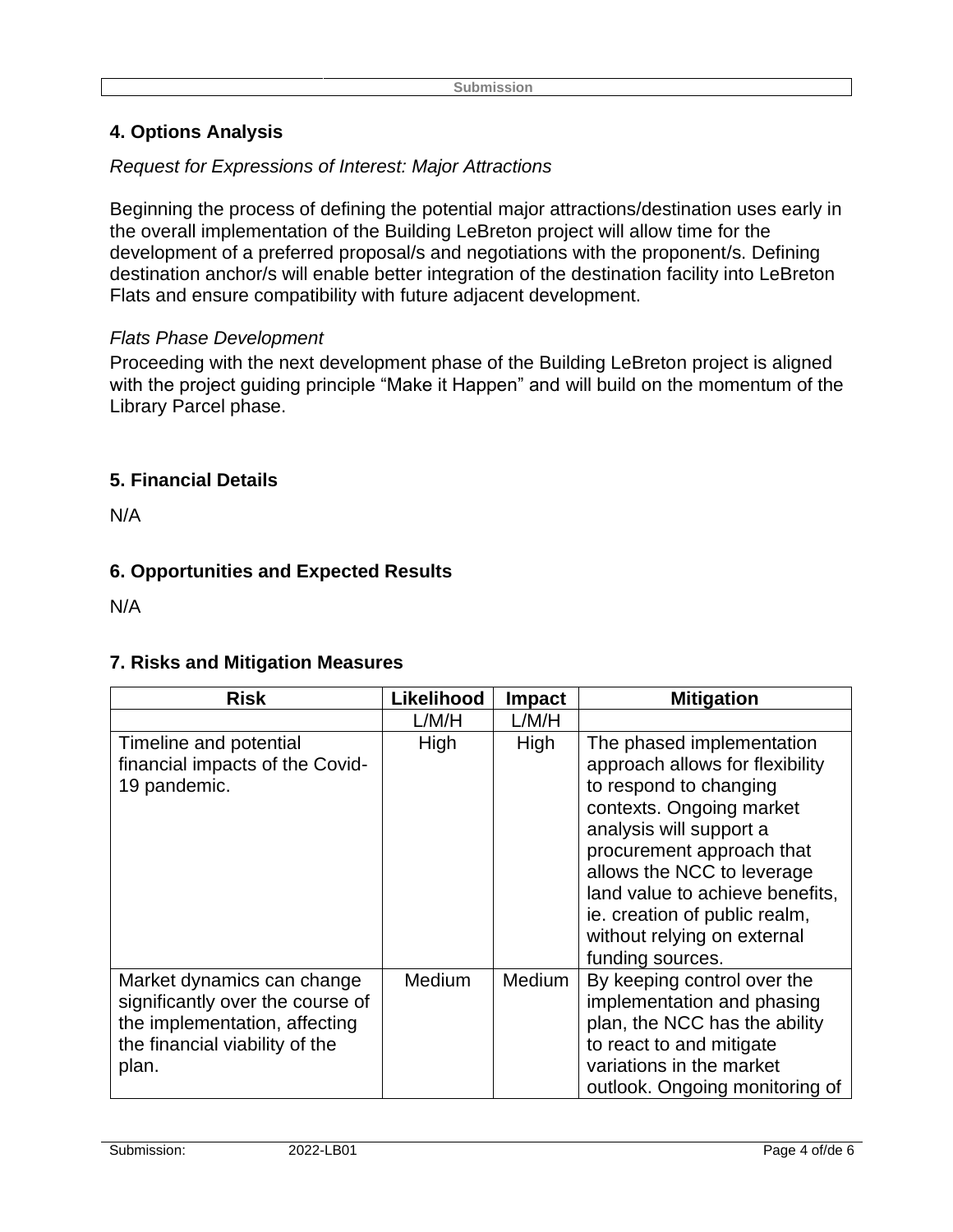|                                                                                                                                 |        |        | the market dynamics will be<br>done throughout the<br>implementation.                                                                                                                              |
|---------------------------------------------------------------------------------------------------------------------------------|--------|--------|----------------------------------------------------------------------------------------------------------------------------------------------------------------------------------------------------|
| Potential for reduced interest<br>in destination uses and<br>commercial development as a<br>result of the Covid-19<br>pandemic. | Medium | Medium | Development timelines for<br>destination uses and major<br>facilities can be lengthy.<br>Beginning a process to define<br>such uses now will enable the<br>NCC to make decisions in the<br>future. |

#### **8. Consultations and Communications**

The Building LeBreton Public Advisory Group met in January 2022 and continues to be consulted on project next steps.

Consultations with the Algonquin Nation are ongoing and showing positive momentum.

#### **9. Next Steps**

- Launch of Flats Phase market offering: May 2022
- Preston Street Official Plan amendment application: Spring 2022

#### **10. List of Appendices**

Appendix A: Parcel Identification Map

#### **11. Authors of the Submission**

- Katie Paris, Director, Building LeBreton
- Jean-Philippe Lavallée, Chief of Real Estate Development Projects
- Laura Mueller, Chief of Planning and Engagement, Building LeBreton
- Hieu Nguyen, Senior Planner, Building LeBreton
- Matthew Sonier, Acting Chief, Real Estate Major Projects